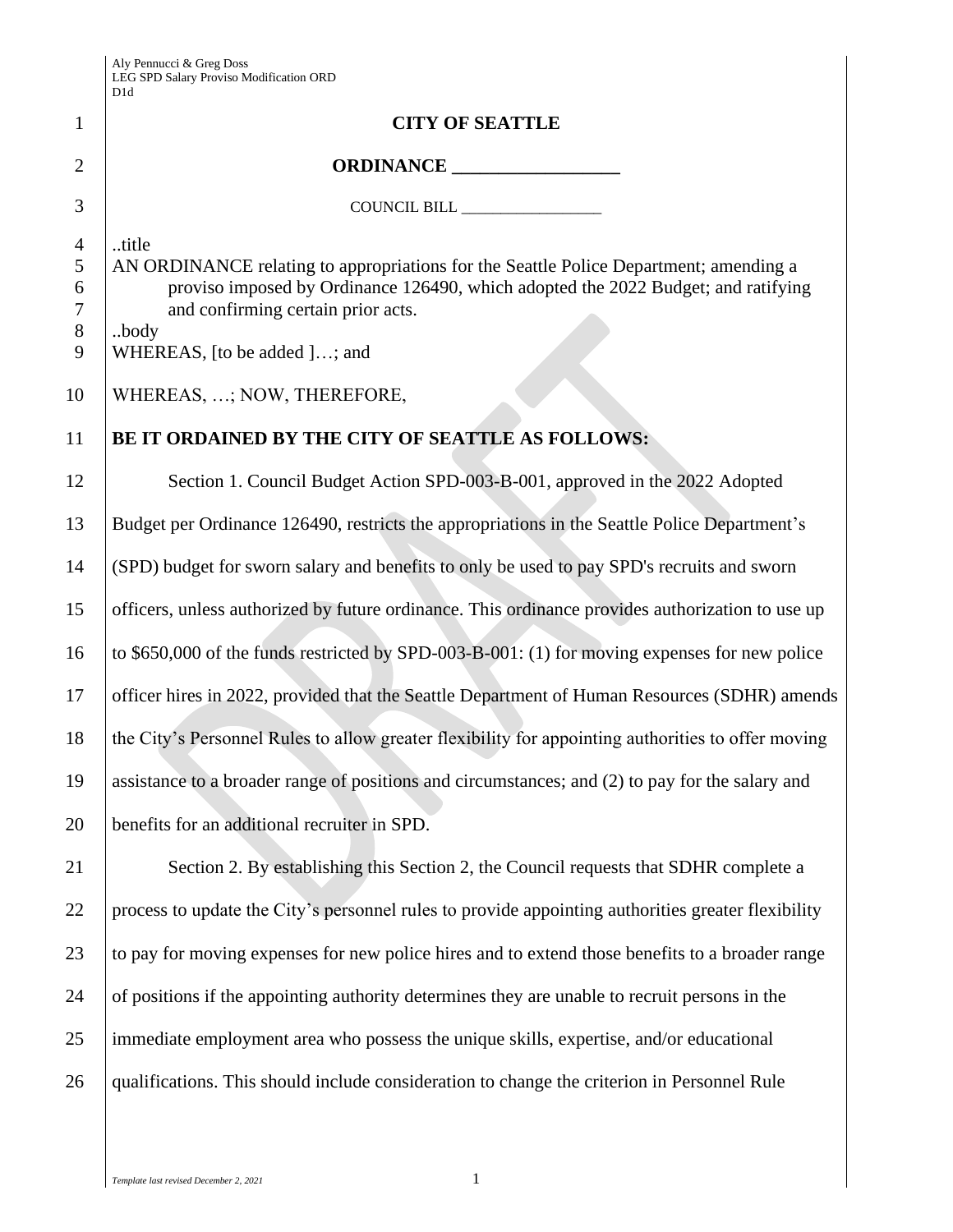Aly Pennucci & Greg Doss LEG SPD Salary Proviso Modification ORD D1d

 4.2.9.C that requires that an individual's new job with the City must be at least 50 miles farther from his or her place of residence than his or her former job to qualify for moving expenses. Reducing that distance could encourage more applicants from candidates who live in the Puget Sound region and encourage officers to locate within or closer to the city. It is the Council's intent that modifying the Personnel Rule 4.2.9 related to moving expenses to provide greater flexibility to the Chief of Police to accelerate the hiring of police officers is prioritized. If amending the rule to include a broader range of positions, beyond police offices, would 8 significantly increase the time it takes to work through the process for amending the rules, the Council requests that SDHR first complete a process to amend the rules a to allow flexibility to the Chief of Police for police office hires, and following adoption of that rule change, initiate a process to amend the rule to address a broader range of positions in SPD and other City departments.

13 Section 3. Any act consistent with the authority of this ordinance taken after its passage 14 and prior to its effective date is ratified and confirmed.